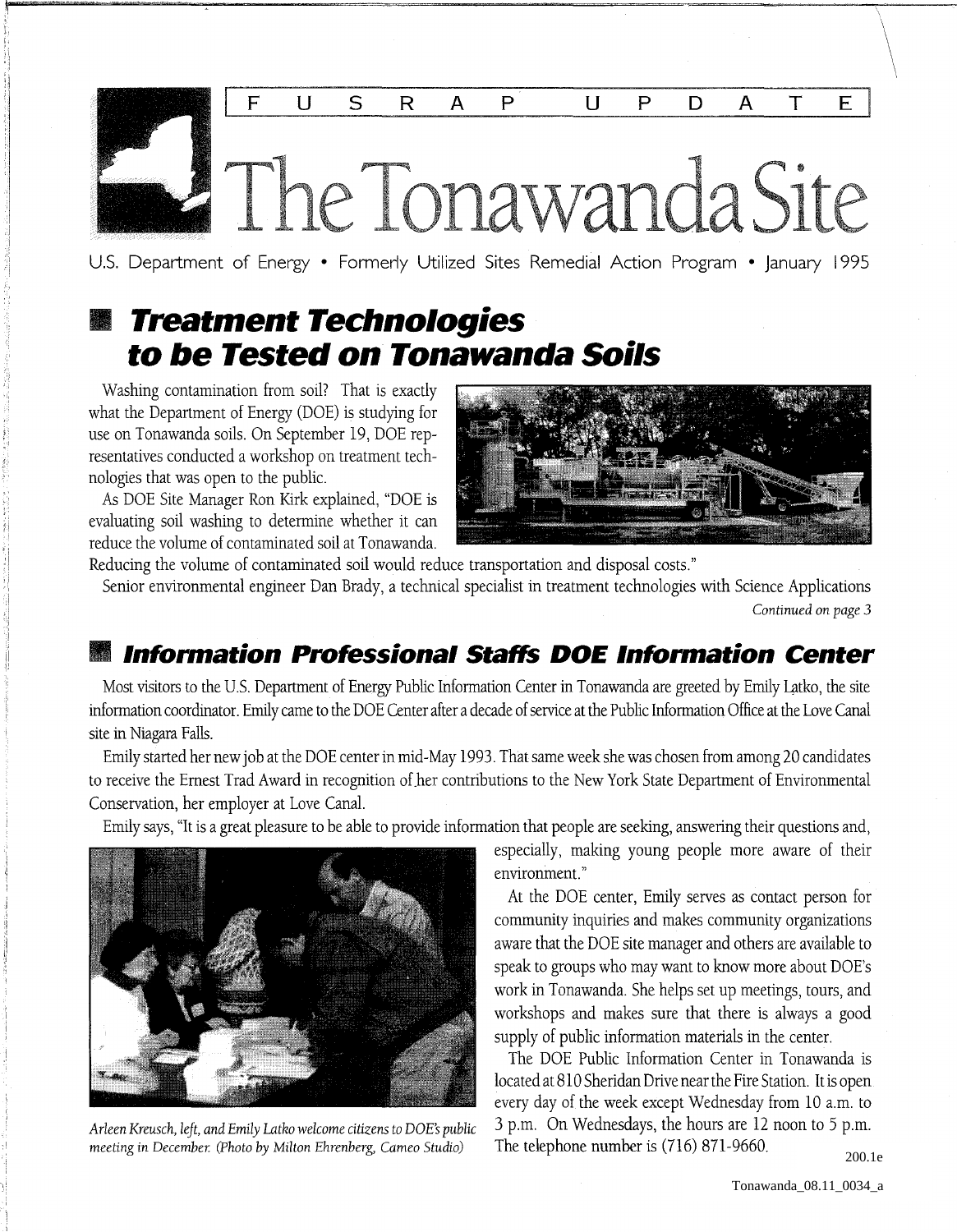# **Letter from the Site Manager**

In response to numerous public comments on the proposed cleanup plan for the Tonawanda site, the Department of Energy decided to suspend the decision-making process in April of this year. This means that the schedule for issuing a decision on cleaning up the site is on hold. The process was suspended to allow DOE to review its proposal on how to deal with the waste at the sites in the Town of Tonawanda and also to complete studies on potential treatment technologies.

At the request of the Tonawanda community in a meeting on July 25, DOE committed to develop



a draft work plan outlining a process for working with the community to reach a decision on how to clean up the site. On October 18, a meeting was held with community members to discuss the plan. The plan included the formation of a citizens' group composed of representatives from various organizations and residents, and also defined the process and schedule.

The forty community members attending the October meeting were very emphatic in their re-

sponse to the plan. DOE's interpretation of the comments is that the people at the meeting did not want a citizens' group and preferred to work through the existing Coalition Against Nuclear Materials in Tonawanda (CANIT) organization. The discussion also seemed to indicate that they were not interested in discussing any alternatives except removal of the material from Tonawanda. DOE is interested in receiving comments from the community on the proposed process presented at the meeting.

DOE will evaluate any comments received on the proposed work plan while the soil treatability studies are being completed. An indication of the potential for treatment of the soils is expected to be available by spring 1995. At that time information will be provided to the community on whether treatment technologies will provide other alternatives for disposing of the material.

As we move forward in this process, DOE remains committed to insuring that all interested community members be given the opportunity to participate in the process and have access to DOE. I look forward to continuing working with the community in the future and am confident that an acceptable solution can be developed.

Sincerely,

2

Rou Kirk

Ron Kirk New York Sites Manager

## **For Further Information...**

Contact the DOE Public Information Center. The address is:

> DOE Public Information Center 810 Sheridan Drive Tonawanda, New York 14150 (716) 871-9660

You may also use the DOE toll-free, public access number 1-800-253-9759 to leave a short message on the recorder.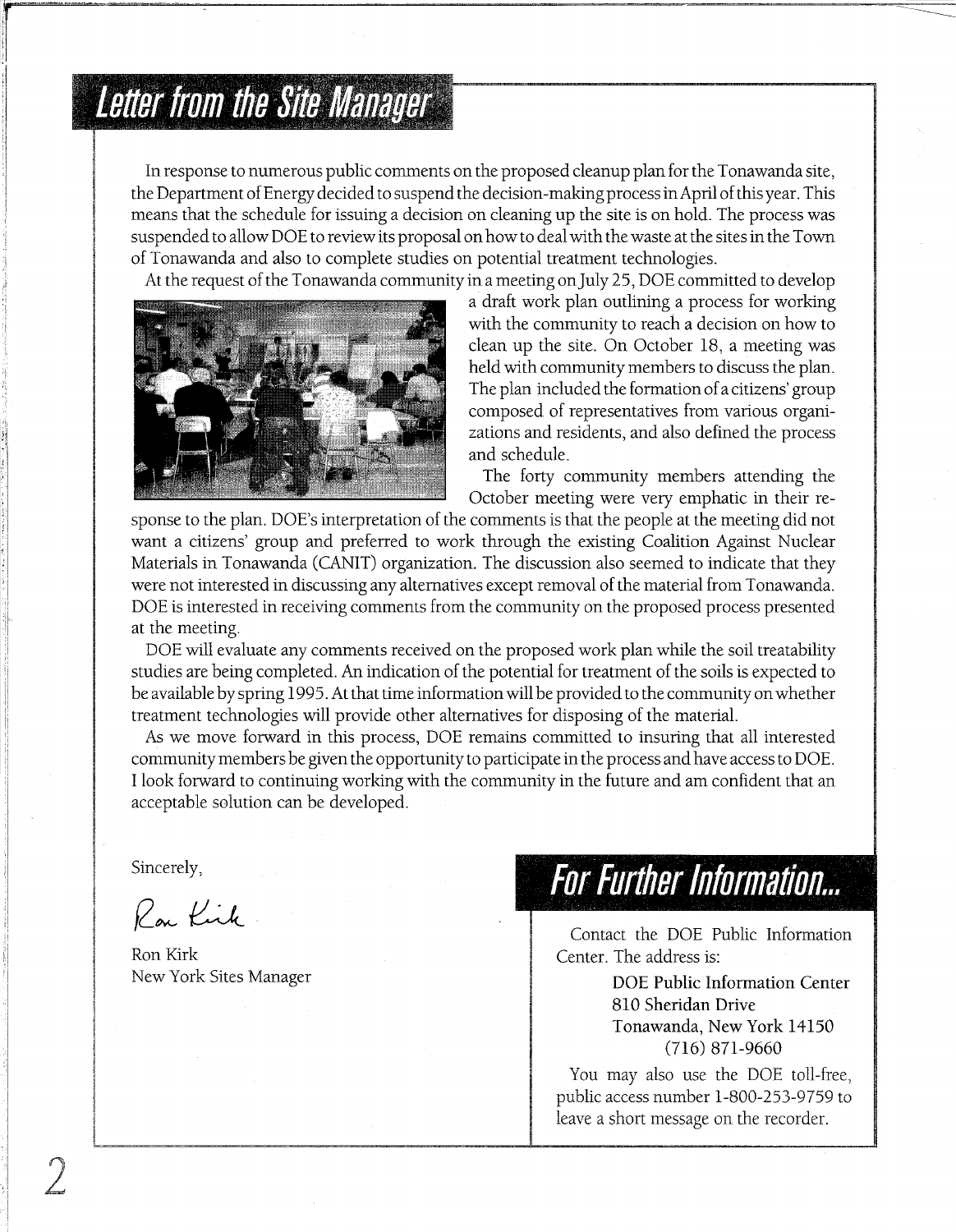#### Treatment Technologies *Continued from page 1*

International Corporation (a DOE contractor), presented information about how soil washing works. "Soil washing works by separating out the small particles of silt and clay (called fines), to which contamination tends to cling, from coarser soil particles and organic material."

Brady further explained, "The process begins with excavated soil suspended in water and being fed through a series of sieves and screens to separate out large debris and coarse material.

"The smaller particles remain suspended by an upward flow of water while the larger, heavier particles settle and are removed. The remaining small particles are directed to a tank, where they settle to the bottom and are contained as a sludge. This sludge is dried and disposed properly."

"The remaining coarse soil and organic material is monitored to verify that it is within safe levels. It is then used to backfill excavated areas."

Will this process be effective on Tonawanda soils? The most important factors contributing to successful soil washing are the size, types, and mixture of soil particles present at the site. Currently, representative samples of contaminated Tonawanda soils are being characterized to determine the feasibility of treating them.

Early indications of the potential for treatment of the Tonawanda soils are expected to be available by spring 1995. Should these activities prove successful, the next phase would be to conduct an actual pilot test of site soils in a small-scale soil washing plant.

"Surface water and sediments were sampled to verify that surface water is not transporting contaminants to new areas and that the material has not migrated to the groundwater system."

'I

 $~\cdot$ 

#### • **Characterization Complete at the Town of Tonawanda Landfill**

The Town of Tonawanda Landfill covers about 55 acres, and is adjacent to a residential area, a Conrail spur line, a Niagara Mohawk Power Corporation utility corridor, and a municipal incinerator that is no longer in use. Disposal at the landfill began during the 1930s and continued through 1989. The landfill was principally used by the community to dispose of household waste, construction and demolition material, incinerator ash, and unburned municipal waste.

It is suspected that low-level radioactive material from dredged stream sediments from Twomile Creek was placed into the landfill during the late 1940s or early 1950s. The stream sediments were contaminated as a result of work performed at the Linde Air Products division of Union Carbide. Linde performed separation operations on natural uranium ores for the nation's early atomic energy program under contract to the Manhattan Engineer District (MED).

In 1991 Oak Ridge National Laboratory conducted a radiological survey. This survey identified low-activity level uranium ore and byproducts of the separation process that were characteristic of similar contaminants being addressed on four other properties in Tonawanda. As a result, the landfill was designated for cleanup under the Formerly Utilized Sites Remedial Action Program (FUSRAP). *Continued on next page*